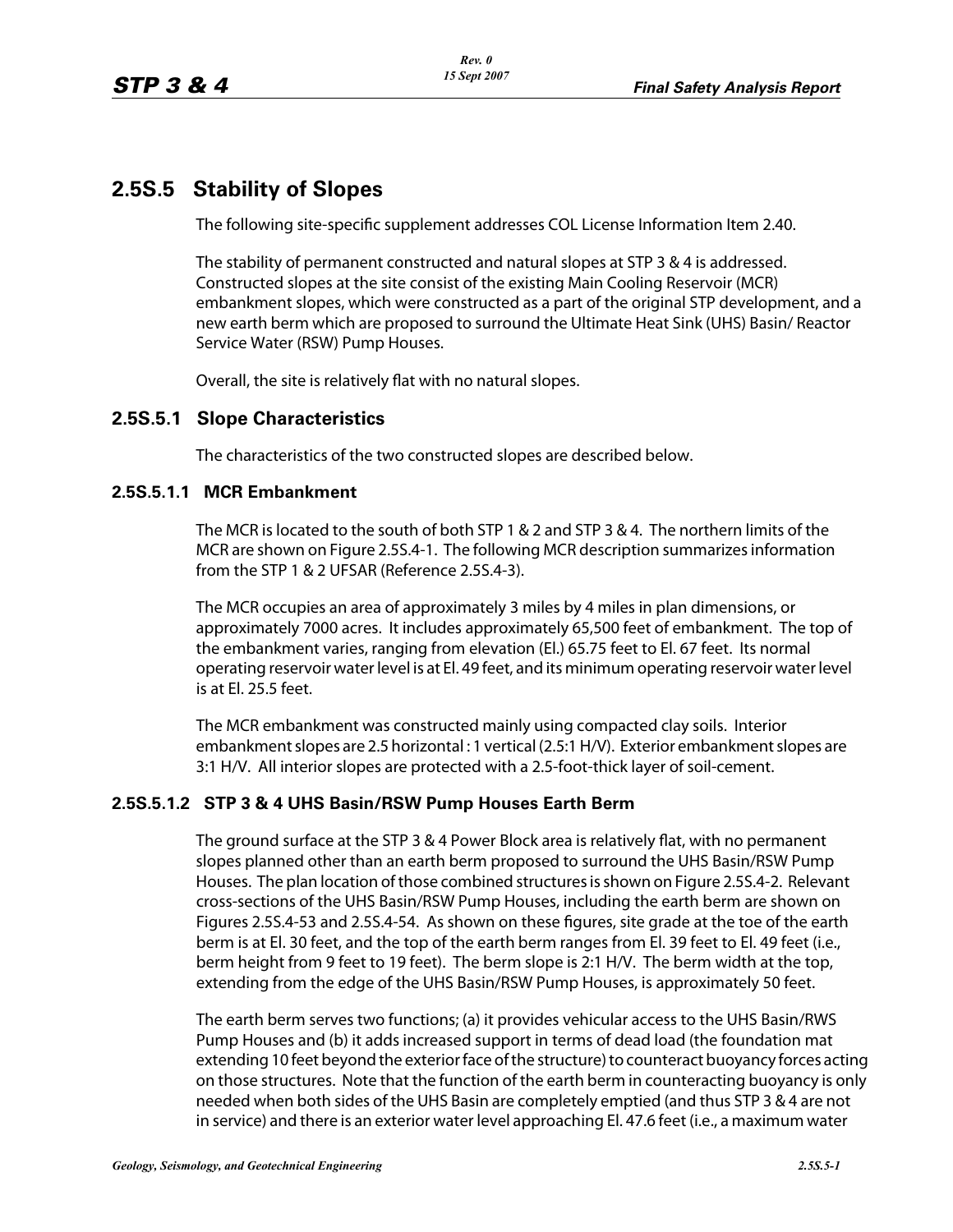level resulting from a postulated MCR dike breach), both of which would be rare occurrences during the STP 3 & 4 period of operation.

The berm is constructed according to detailed design-established fill placement specifications, including testing requirements.

#### **2.5S.5.1.3 Exploration Programs and Geotechnical Conditions**

The STP 1 & 2 UFSAR (Reference 2.5S.4-3) describes a detailed subsurface investigation, performed prior to construction of the MCR, and within the planned MCR footprint. Borings were performed at 500-foot intervals along the MCR embankment, extending to depths of 30 feet to 80 feet below original ground surface. Along the planned interior dikes of the MCR, borings were performed at 1000-foot intervals. Additional borings were completed at planned MCR structures and within the reservoir area. Generally, the MCR embankment subgrade soils were found to consist of stiff to hard clays and medium dense to dense sands.

The results of a subsurface investigation in the area of the UHS Basin earth berm, as well as groundwater conditions, sampling, materials and properties, liquefaction potential, and other details are described in Subsection 2.5S.4.

## **2.5S.5.2 Design Criteria and Analysis**

#### **2.5S.5.2.1 MCR Embankment Slopes**

Stability analyses for the MCR embankment are described fully in the STP 1 & 2 UFSAR (Reference 2.5S.4-3). The following descriptions summarize information from that reference.

Long-term MCR embankment stability was evaluated with reservoir water level set at maximum operating level, El. 49 feet, and applying effective stress (drained) soil parameters. Calculated factors of safety ranged from 1.7 to 1.8 at the exterior slopes, and from 1.8 to 1.9 at the interior slopes. Reservoir rapid drawdown analyses were completed with reservoir level falling from El. 49 feet to El. 39 feet. Resultant factors of safety ranged from 1.4 to 1.5. The results from Newmark-type permanent deformation analysis indicated that MCR embankment slopes could safely withstand the Safe Shutdown Earthquake (SSE) acceleration of 0.10g. Pseudo-static dynamic slope stability analyses yielded factors of safety ranging from 1.3 to 1.5. Liquefaction potential analyses yielded factors of safety ranging from 1.1 to 1.6 for Operating Basis Earthquake (OBE) conditions, and from 1.7 to 4.7 for SSE conditions.

While the MCR embankment was evaluated for SSE conditions, it was not considered a Seismic Category I structure. STP 1 & 2 Seismic Category I structures are designed to withstand the potential failure of an MCR embankment section, considering up to a 2000-footlong embankment breach adjacent to the STP 1 & 2 Power Block (Reference 2.5S.4-3, Section 2.4.4.1.1.3). The selection of this breach length was based on sensitivity analyses, with greater breach lengths not significantly increasing the resulting flood level at the STP 1  $\&$  2 Power Block. The resulting flood level that STP  $1 \& 2$  Seismic Category I structures are designed to withstand is El. 50.8 feet (Reference 2.5S.4-3, Table 2.4-1).

STP 3 & 4 Seismic Category I structures are to have similar flood protection mechanisms to withstand a possible breach in the MCR embankment. Because STP  $3 \& 4$  structures are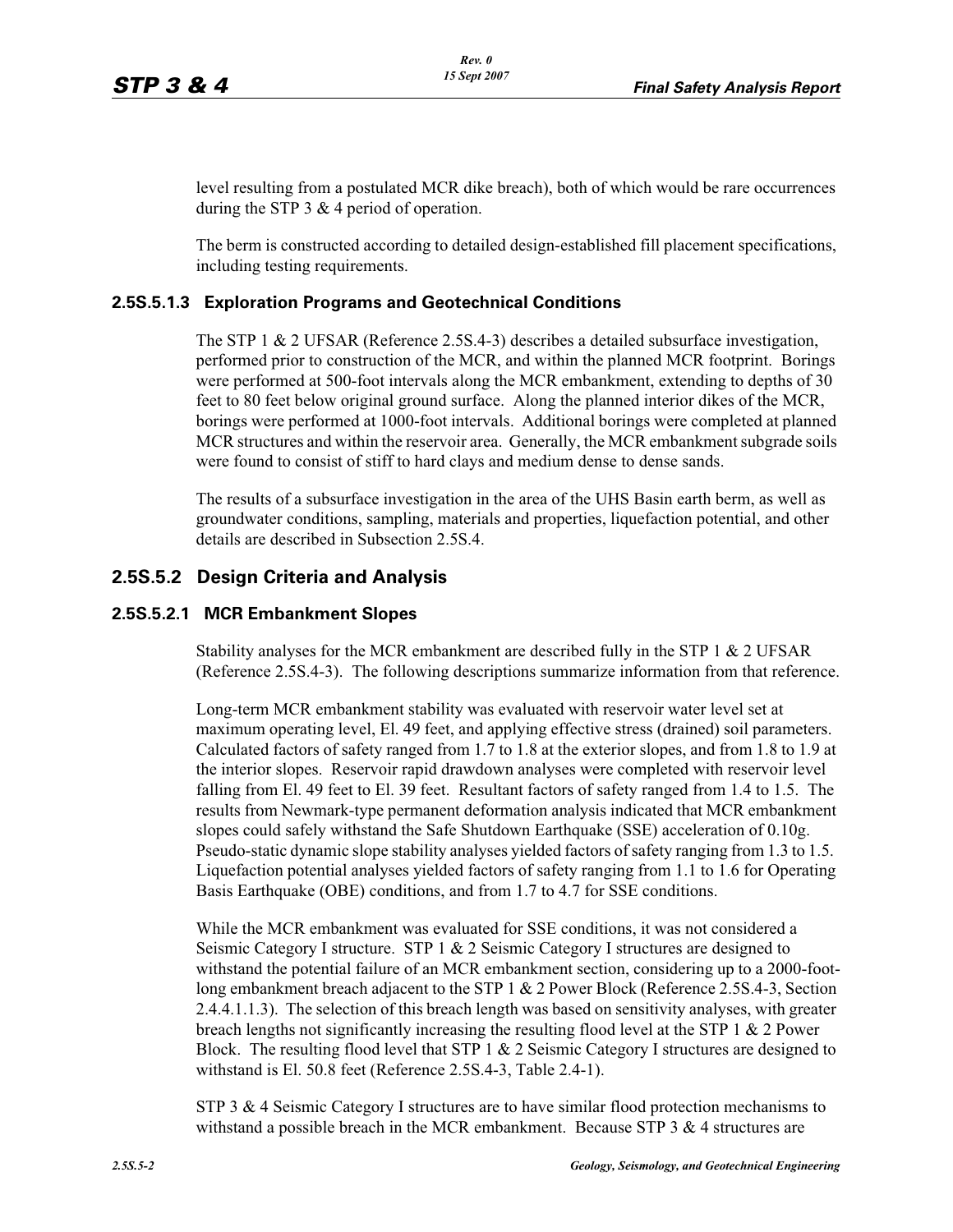designed against this condition, a failure in the MCR embankment similarly does not impact the safety of STP 3  $\&$  4 Seismic Category I structures. Because the STP 3  $\&$  4 Power Block area is about 2000 feet from the MCR embankment, or approximately three times the distance of the MCR embankment to the STP 1 & 2 Power Block area, the maximum flood level at STP 3 & 4 (El. 47.6 feet) is somewhat lower than the maximum flood level at STP 1  $\&$  2 (El. 50.8 feet).

The STP 3  $\&$  4 intake structure is approximately 1000 feet south and slightly west of the STP 1 & 2 intake structure. The STP 3 & 4 discharge structure is approximately 1000 feet west of the STP 1  $\&$  2 discharge structure. During the detailed design of STP 3  $\&$  4, the stability of the areas of the MCR embankment impacted by the construction of STP 3  $\&$  4 intake/ discharge structures is checked. A site-specific subsurface investigation is performed in these two areas to support the check analyses.

#### **2.5S.5.2.2 STP 3 & 4 UHS Basin/RSW Pump Houses Earth Berm Slope**

Borrow soils for construction of the earth berm surrounding the UHS Basin/RSW Pump Houses are primarily cohesive soils. Material properties for cohesive backfill placed at the earth berm, compacted to minimum 95% modified Proctor maximum dry density, was estimated from available information (Reference 2.5S.4-3). Likely borrow sources to construct the earth berm are materials from Stratum A (i.e., soil layers  $A_1$  and  $A_2$  in the STP 1 & 2 UFSAR nomenclature). An average of the effective stress (drained) strength parameters for these two layers (i.e., soil layers  $A_1$  and  $A_2$ ) was estimated as drained friction angle ( $\phi$ ')=16 degrees, drained cohesion (c')=265 pounds per square foot (psf), and unit weight ( $\gamma$ )=124 pounds per cubic foot (pcf) (Reference 2.5S.4-3, Table 2.5S.4-6). For conservatism, these properties were reduced, with the selected values at  $\phi$ <sup>'=15</sup> degrees, c'<sup>=250</sup> psf, and  $\gamma$ =120 pcf, for the earth berm evaluation.

The stability of the UHS Basin berm was assessed using limit equilibrium methods. This approach results in a factor of safety (FOS) that can be defined as (Reference 2.5S.5-1):

| $FOS =$ | Shear Strength of Soil                | Equation 2.5S.5-1 |
|---------|---------------------------------------|-------------------|
|         | Shear Stress Required for Equilibrium |                   |

Various limit equilibrium methods are available for slope stability evaluation. The software SLOPE/W (Reference 2.5S.5-2) was used for this evaluation. This software has been independently validated by Bechtel (Reference 2.5S.5-3). The software searches for a critical slip surface by attempting several hundred combinations of surfaces of different shapes/ orientations. Static and pseudo-static analyses were performed at a typical cross-section for the maximum earth berm height of 19 feet.

The result of the static stability analysis for the earth berm is shown on Figure 2.5S.5-1. A minimum FOS=1.68 was calculated, based on the Morgenstern-Price method (an analysis method offered in  $SLOPE/W$ ). The calculated  $FOS=1.68$  is greater than the commonly accepted FOS=1.5 for long-term stability of permanent slopes (Reference 2.5S.5-1). This demonstrates that the UHS Basin/RSW Pump Houses earth berm is unlikely to fail and is not a significant risk to the safety of either the UHS Basin/RSW Pump Houses or any other Seismic Category I structures.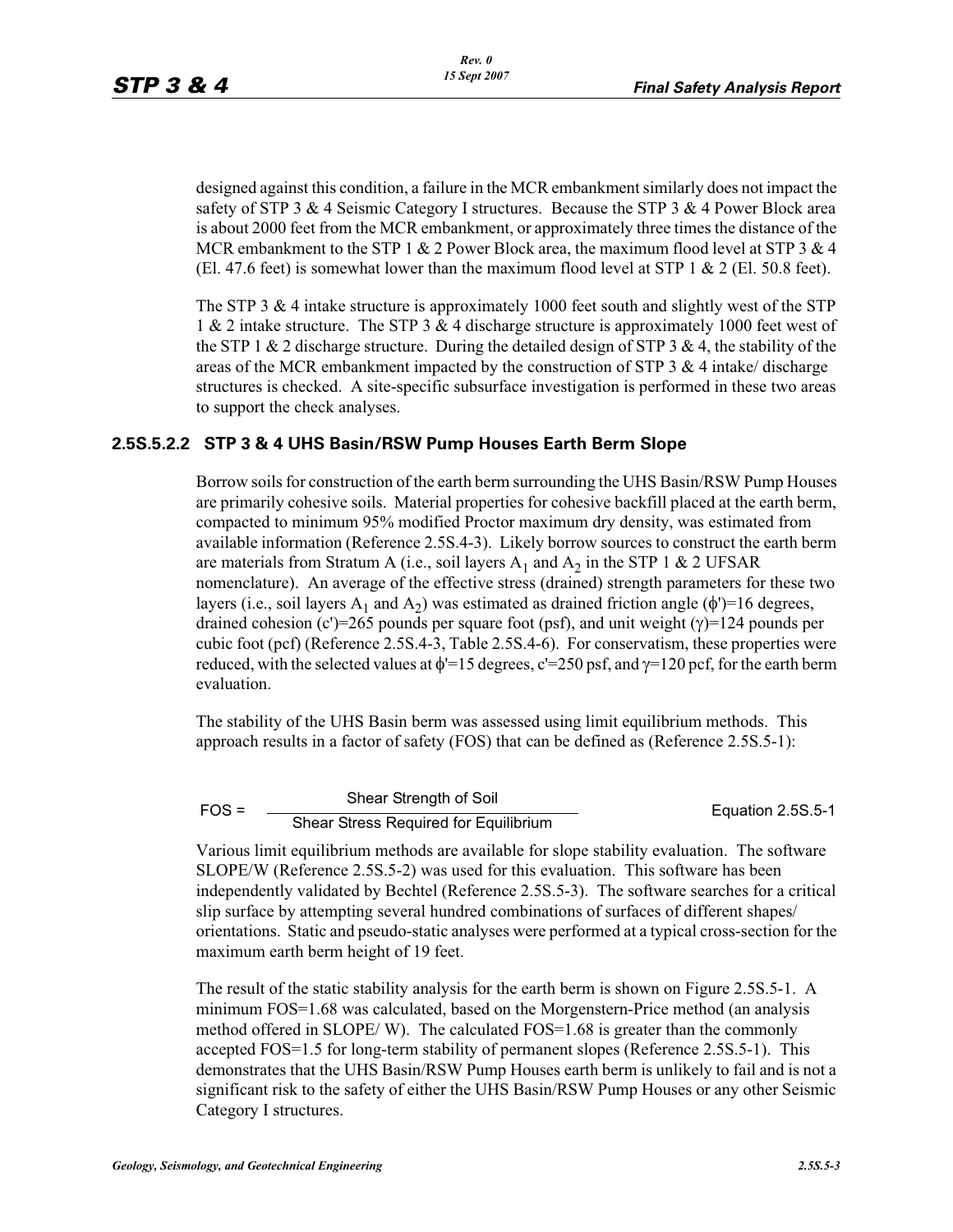A pseudo-static analysis of the earth berm was also performed using the software SLOPE/W. For the pseudo-static analysis, a horizontal inertial effect coefficient  $k_h$ =0.10 was used, based on the peak horizontal ground surface acceleration of 0.10g at the site, as discussed in Subsection 2.5S.4.7. The vertical inertial effect coefficient,  $k_v$ , was set to zero. A FOS=1.35 for the pseudo-static case was calculated, as shown on Figure 2.5S.5-2. The calculated FOS was again based on the Morgenstern-Price method. The estimated FOS=1.35 is greater than the commonly-accepted FOS=1.0 to 1.2 for infrequent loading conditions (Reference 2.5S.5-1), e.g., during earthquakes. Therefore, the prescribed seismic event is unlikely to cause the UHS Basin/RSW Pump Houses earth berm to fail..

## **2.5S.5.3 Logs of Borings**

The logs of borings and associated references for the MCR embankment are provided in Reference 2.5S.4-3. The logs of borings and associated field testing for work related to the STP 3 & 4 subsurface investigation are provided in Reference 2.5S.4-2 (Appendix 2.5A).

## **2.5S.5.4 Compacted Fill**

Compacted fill requirements and associated references are addressed in Subsection 2.5S.4.5.

#### **2.5S.5.5 References**

- 2.5S.5-1 "State of the Art: Limit Equilibrium and Finite-Element Analysis of Slopes," Journal of Geotechnical Engineering, ASCE, Volume 122 (7), pp. 577-596, Duncan, J.M., 1996.
- 2.5S.5-2 "SLOPE/W, User's Manual," Geo-Slope International, Version 6.13, 2004.
- 2.5S.5-3 "Validation Manual for GE262, SLOPE/W, Version 6.13," A Computer Program for Slope Stability Analysis, Revision 1, 2005.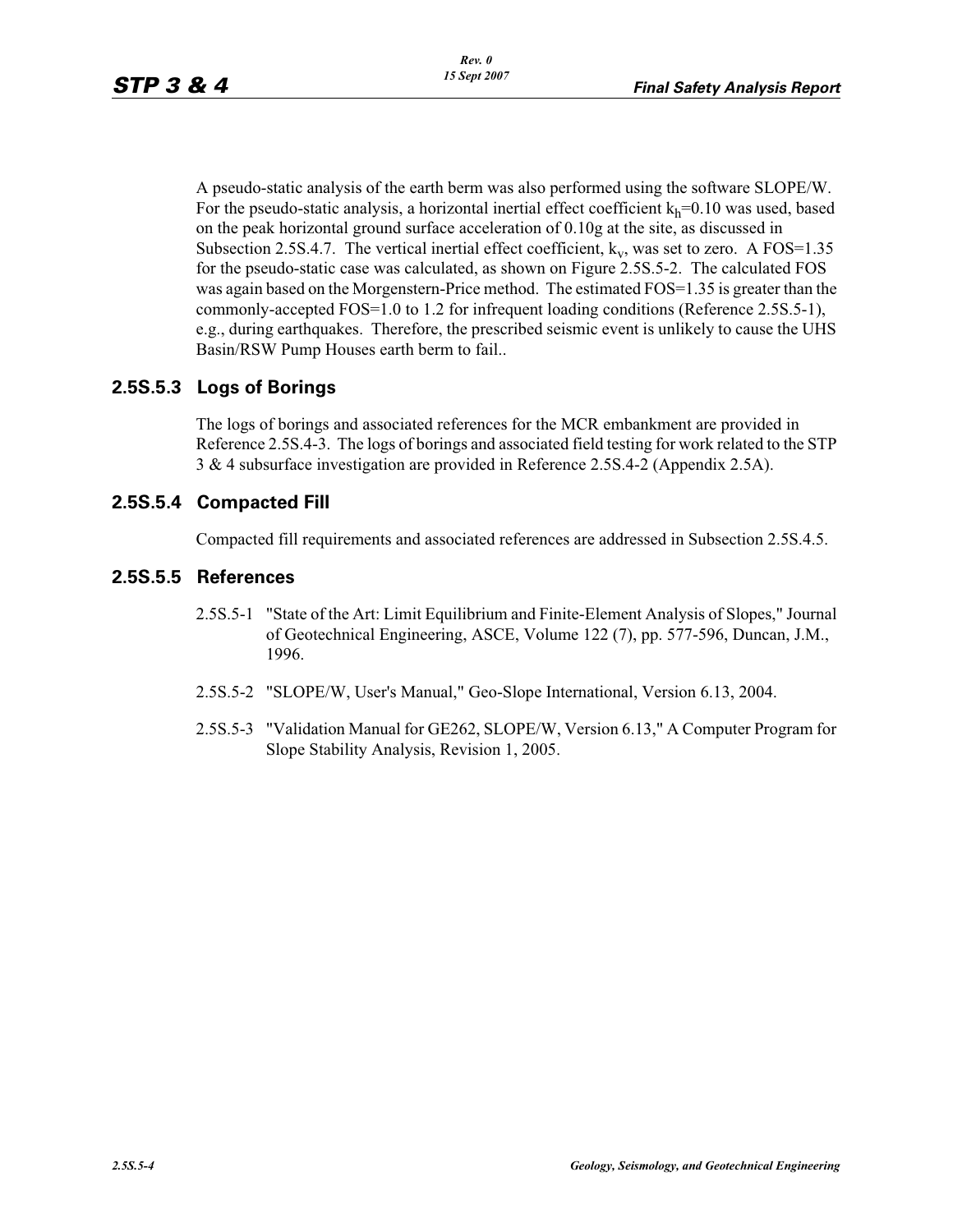

**Figure 2.55.5-1 Static Stability of the UHS Basin/RSW Pump Houses Earth Berm**